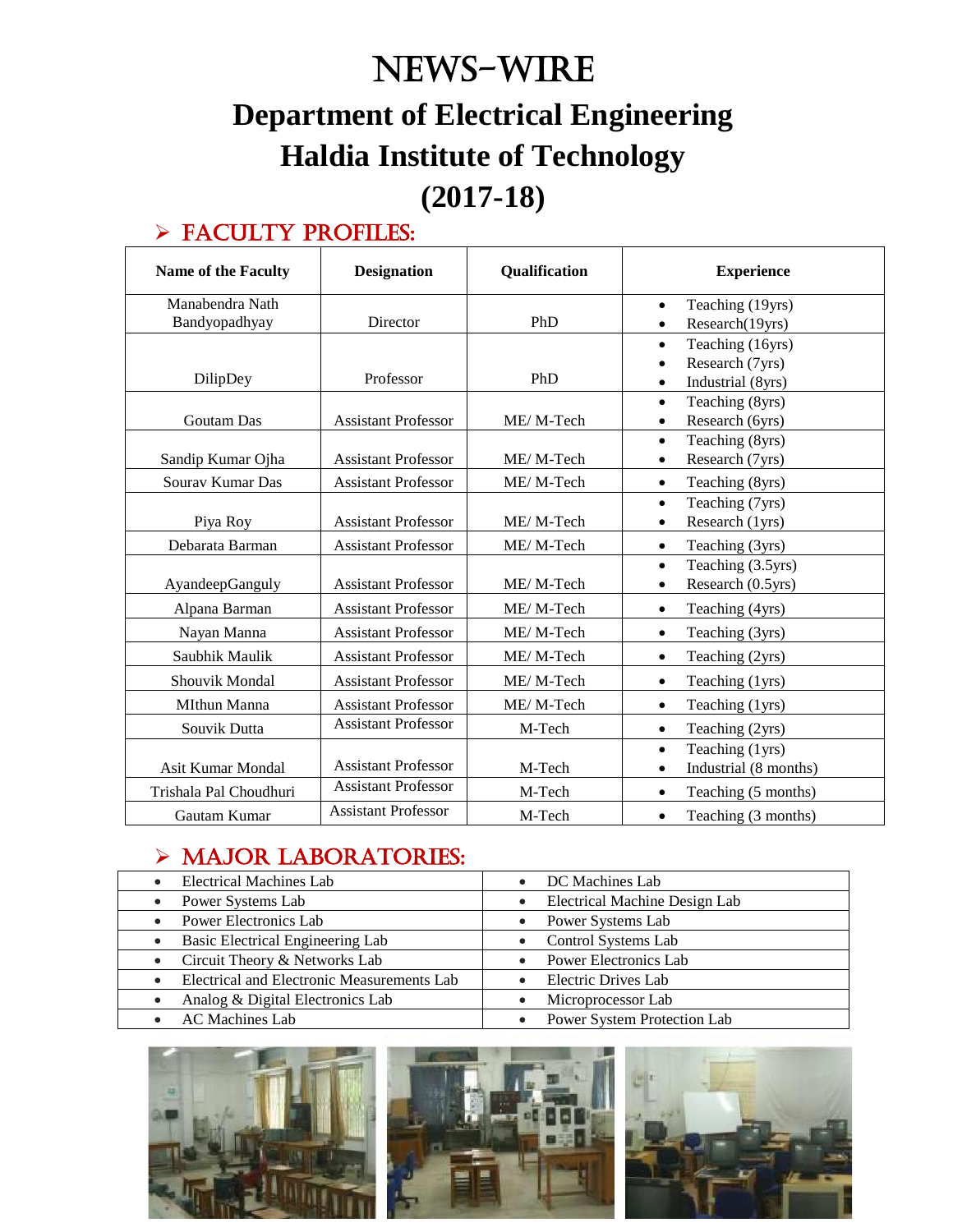- **Department has one professional society (student chapter) "Institute of Electrical and Electronics Engineers (IEEE)".**
- **The events organised under the banner of IEEE student branch HIT:**

| Sl. No.        | Name of the Events                                    | Date                                       | <b>Resource Persons</b>                                     |
|----------------|-------------------------------------------------------|--------------------------------------------|-------------------------------------------------------------|
| 1              | Workshop on AUTONOMOUS<br><b>ROBOTICS</b>             | $6th$ to 11 <sup>th</sup><br>February 2018 | Final year and<br>pre-final year<br>student IEEE HIT SB     |
|                | <b>IEEE Conclave 2018</b>                             | $16th$ to $18th$<br>March 2018             | <b>IEEE HIT SB</b>                                          |
| $\mathfrak{D}$ | <b>GUEST LECTURES</b>                                 | $16^{th}$ to $18^{th}$ 2019                | Arijit Bhattacharya,<br>Parveen Singhal,<br>Prasenjit Nayek |
|                | <b>Armageddon V4.0</b>                                | $18th$ March 2018                          | <b>IEEE HIT SB</b>                                          |
|                | Introductory<br>workshop on Drone<br><b>Making</b>    | 16th March<br>2018                         | <b>KASPEROB</b>                                             |
|                | Introductory<br>workshop on Virtual<br><b>Reality</b> | 17th March 2018                            | <b>KASPEROB</b>                                             |
|                | <b>Exhibition</b>                                     | 16th and $18^{th}$ 2018                    | <b>KASPEROB</b>                                             |

#### **Year:2018**

#### **Year: 2017**

| Sl. No. | Name of the Events                     | Date                                                | <b>Resource Persons</b>               |
|---------|----------------------------------------|-----------------------------------------------------|---------------------------------------|
|         | Workshop on MATLAB                     | 19 <sup>th</sup> to 20 <sup>th</sup> August<br>2017 | Faculties of EE dept. HIT             |
| 2       | Workshop on Pspice                     | $26th$ to $27th$ August<br>2017                     | Faculties of EE dept. HIT             |
| 3       | Workshop on<br>Artificiel Intelligence | $9th$ and $10th$ Sept 2017                          | SkillT India                          |
| 4       | Workshop Circuitrix                    | $10^{th}$ to $14^{th}$ Oct 2017                     | 3 <sup>rd</sup> Year Students of IEEE |
| 5       | <b>Manual Robotics</b>                 | 10 <sup>th</sup> to 13 <sup>th</sup> Nov2017        | 3rd Year Students of IEEE             |

#### PRATICIPATION AND AWARD OWN INTer COLLEGE **COMPETITIONS**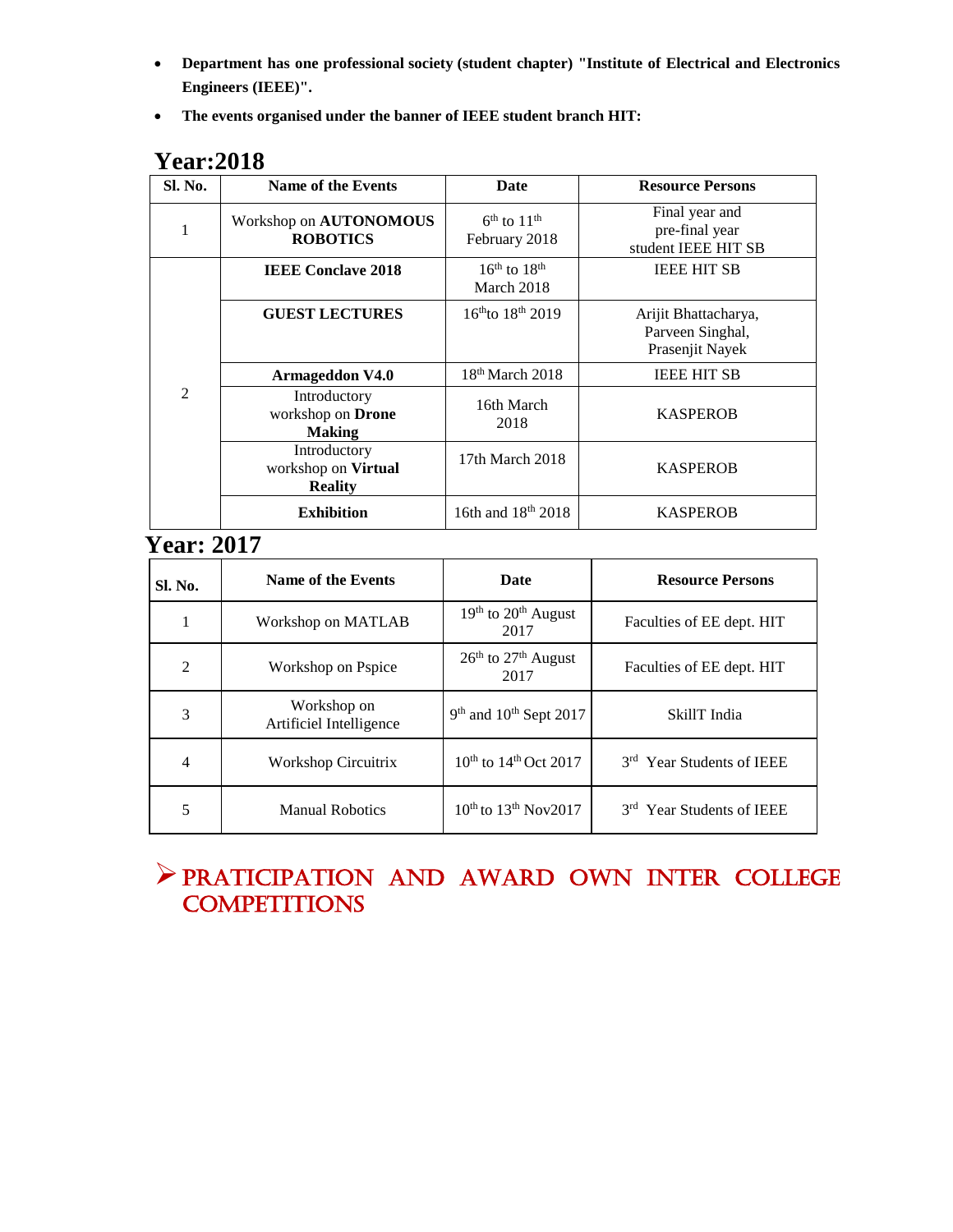

*Cutting of Hindi News paper "Hindustan" about the achievement in CONCETTO 2018, IIT(ISM) by the students of HIT, Haldia*.

1. **Mr. Ravi Ranjan Kumar** of EE dept secured 1st position in ROBOWARS held at CONCETTO 2018, IIT(ISM), Dhanbad.

#### PRATICIPATION AND AWARD OWN INTRA COLLEGE **COMPETITIONS**

- **INTRA COLLEGE:**
- 1. **Ms. SIMI SHARMA, Ms. SWEETY KUMARI, Ms. MANISHA SARKAR, Ms. KOMAL RAJ**, B.Tech (EE) secured 1<sup>st</sup> position in "4X 100 meter Relay" for girls' in annual sports of Haldia Institute of Technology, 2017-18.
- 2. **Ms. KOMAL RAJ** , B.Tech (EE) secured 3rd position in "Long Jump" for girls' in annual sports of Haldia Institute of Technology, 2017-18.
- 3. **Mr.SUMAN BAURI, Mr. HASSAN IMAM, Mr.RUPESH KUMAR, Mr. HIMANGSHU BERA** B.Tech (EE) secured 2nd position in "4X 100 meter Relay" for boys' in annual sports of Haldia Institute of Technology, 2017-18.
- 4. **Mr. CHANCHAL MONDAL, Mr. BIKASH BASFORE, Mr. ANAND KUSH, Mr. AVINASH KUMAR YADAV** B.Tech (EE) secured 3<sup>rd</sup> position in "4X 100 meter Relay" for boys' in annual sports of Haldia Institute of Technology, 2017-18.
- 5. **Mr. HASSAN IMAM**, B.Tech (EE) secured  $3<sup>rd</sup>$  position in "100 meter Run" for boys' in annual sports of Haldia Institute of Technology, 2017-18.
- 6. **Mr. HIMANSHU BERA**, B.Tech (EE) secured 1st position in "800 meter Run" for boys' in annual sports of Haldia Institute of Technology, 2017-18.
- 7. **Mr. PRASHANT CHANDRA,** B.Tech (EE) was selected as best shooter and Man of the Match (boys') in Intra College Basket ball tournament in 2017-18.
- 8. **Ms. SWEETY KUMARI,** B.Tech (EE) was selected as best shooter and Man of the Match (girls') in Intra College Basket ball tournament in 2017-18.

#### STUDENTS OPTED FOR HIGHER STUDIES